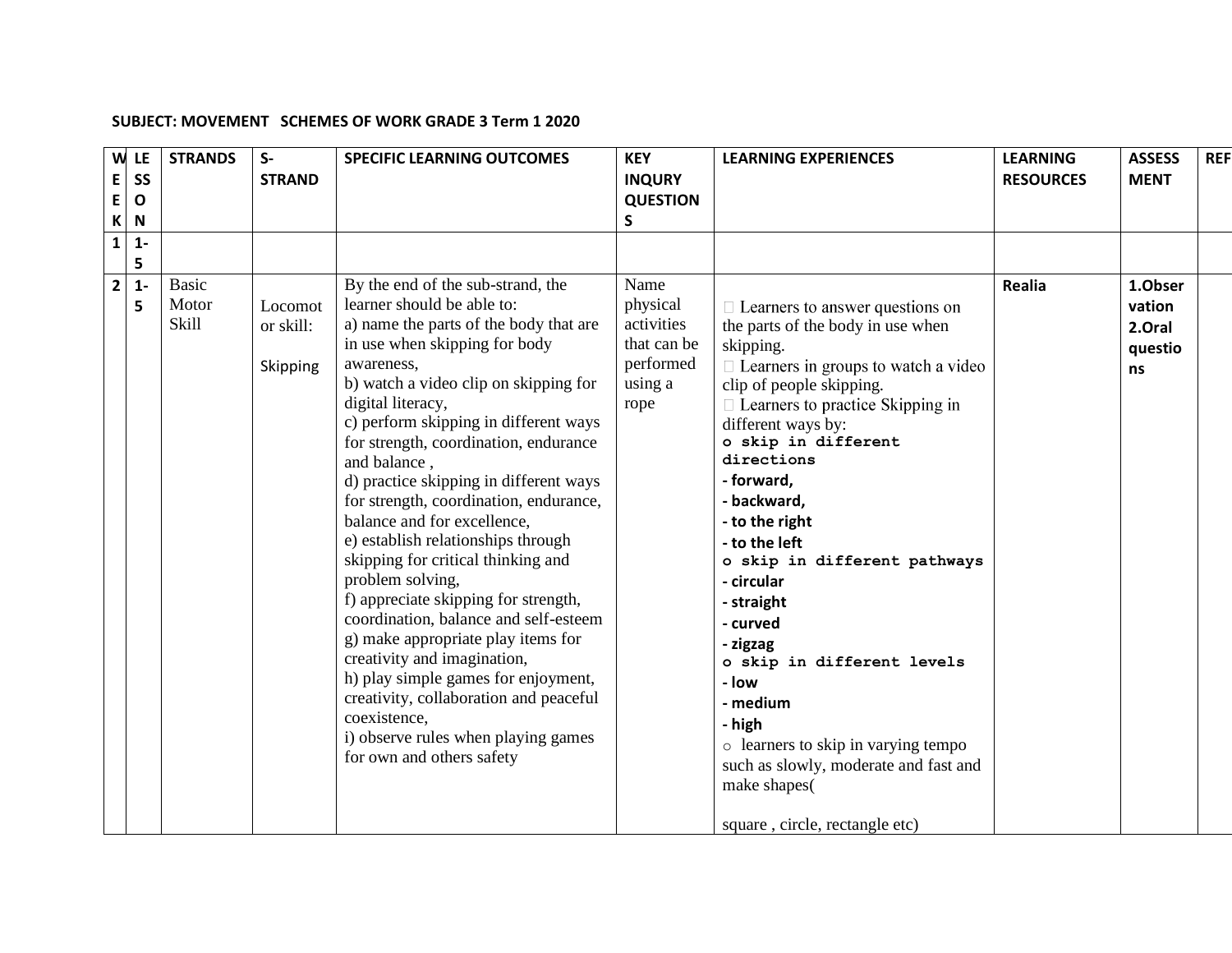|                |            |                                       |                                  |                                                                                                                                                                                                                                                                                                                                                                                                                                                                                                                                                                                                                                                                                                                                                                                                                                                                        |                                                                               | $\Box$ Learners to establish relationships<br>such as mirroring, over, under,<br>through, on beside, along and<br>between<br>$\Box$ Learners in groups to walk and<br>make letters of the alphabet such as<br>such as A, C, D, I, L.<br>$\Box$ Learners in groups to walk and<br>make numbers such as 6,7,8                                                                                                                                                                                                                                                                          |               |                                             |
|----------------|------------|---------------------------------------|----------------------------------|------------------------------------------------------------------------------------------------------------------------------------------------------------------------------------------------------------------------------------------------------------------------------------------------------------------------------------------------------------------------------------------------------------------------------------------------------------------------------------------------------------------------------------------------------------------------------------------------------------------------------------------------------------------------------------------------------------------------------------------------------------------------------------------------------------------------------------------------------------------------|-------------------------------------------------------------------------------|--------------------------------------------------------------------------------------------------------------------------------------------------------------------------------------------------------------------------------------------------------------------------------------------------------------------------------------------------------------------------------------------------------------------------------------------------------------------------------------------------------------------------------------------------------------------------------------|---------------|---------------------------------------------|
| $\overline{3}$ | $1 -$<br>5 | <b>Basic</b><br>Motor<br><b>Skill</b> | Locomot<br>or skill:<br>Skipping | By the end of the sub-strand, the<br>learner should be able to:<br>a) name the parts of the body that are<br>in use when skipping for body<br>awareness,<br>b) watch a video clip on skipping for<br>digital literacy,<br>c) perform skipping in different ways<br>for strength, coordination, endurance<br>and balance,<br>d) practice skipping in different ways<br>for strength, coordination, endurance,<br>balance and for excellence,<br>e) establish relationships through<br>skipping for critical thinking and<br>problem solving,<br>f) appreciate skipping for strength,<br>coordination, balance and self-esteem<br>g) make appropriate play items for<br>creativity and imagination,<br>h) play simple games for enjoyment,<br>creativity, collaboration and peaceful<br>coexistence,<br>i) observe rules when playing games<br>for own and others safety | Name<br>physical<br>activities<br>that can be<br>performed<br>using a<br>rope | $\Box$ Learners to answer questions on<br>the parts of the body in use when<br>skipping.<br>$\Box$ Learners in groups to watch a video<br>clip of people skipping.<br>□ Learners to practice Skipping in<br>different ways by:<br>o skip in different<br>directions<br>- forward,<br>- backward,<br>- to the right<br>- to the left<br>o skip in different pathways<br>- circular<br>- straight<br>- curved<br>- zigzag<br>o skip in different levels<br>- low<br>- medium<br>- high<br>o learners to skip in varying tempo<br>such as slowly, moderate and fast and<br>make shapes( | <b>Realia</b> | .Observ<br>ation<br>2.Oral<br>questio<br>ns |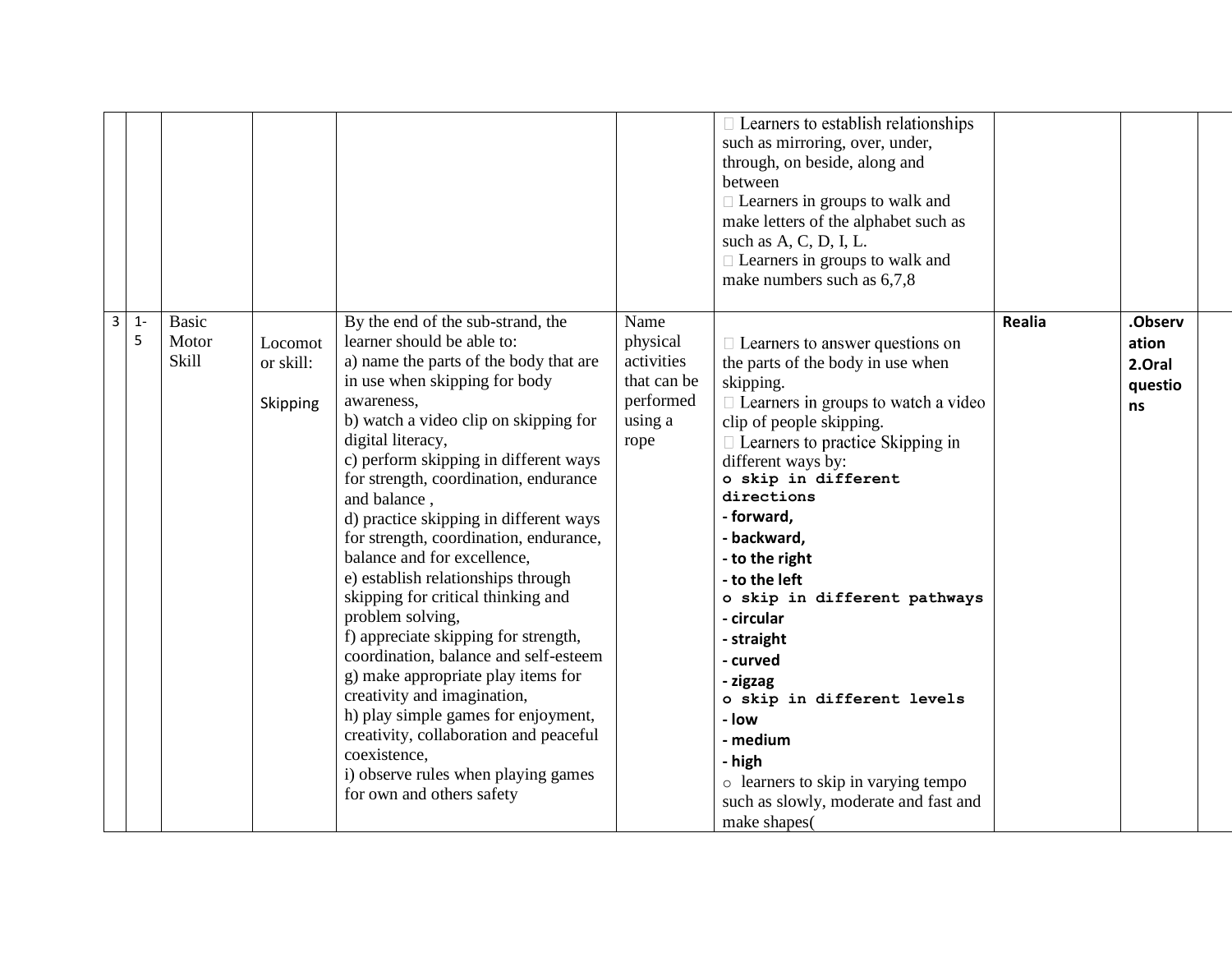|   |            |                                   |                                                                                                                                                                                                                                                                                                                                                                                                                                                                                                                                                                                                                                                                                                                                                                   |                                                                                                               | square, circle, rectangle etc)<br>$\Box$ Learners to establish relationships<br>such as mirroring, over, under,<br>through, on beside, along and<br>between<br>$\Box$ Learners in groups to walk and<br>make letters of the alphabet such as<br>such as A, C, D, I, L.<br>$\Box$ Learners in groups to walk and<br>make numbers such as 6,7,8                                                                                                                         |               |                                             |  |
|---|------------|-----------------------------------|-------------------------------------------------------------------------------------------------------------------------------------------------------------------------------------------------------------------------------------------------------------------------------------------------------------------------------------------------------------------------------------------------------------------------------------------------------------------------------------------------------------------------------------------------------------------------------------------------------------------------------------------------------------------------------------------------------------------------------------------------------------------|---------------------------------------------------------------------------------------------------------------|-----------------------------------------------------------------------------------------------------------------------------------------------------------------------------------------------------------------------------------------------------------------------------------------------------------------------------------------------------------------------------------------------------------------------------------------------------------------------|---------------|---------------------------------------------|--|
| 4 | $1 -$<br>5 | Locomot<br>or skill:<br>Galloping | By the end of the sub-strand, the<br>learner should be able to:<br>a) watch a video clip on horses<br>galloping for digital literacy,<br>b) perform galloping in different ways<br>for strength, coordination, endurance<br>and balance,<br>c) practice galloping in different ways<br>for strength, coordination, endurance,<br>balance and for excellence,<br>d) establish relationships through<br>galloping for critical thinking and<br>problem solving,<br>e) appreciate galloping for strength,<br>coordination, balance and self-esteem,<br>f) make appropriate play items for<br>creativity and imagination,<br>g) play simple games for enjoyment<br>and peaceful coexistence,<br>h) observe the rules when playing<br>games for own and others safety. | 1. Name<br>the animals<br>that gallop?<br>2. How can<br>you use the<br>skill gallop<br>in your<br>daily life? | $\Box$ Learners to answer questions on<br>the animals that gallop.<br>$\Box$ Learners watch a video of the<br>animals that gallop.<br>$\Box$ Learners to practice galloping in<br>different ways by:<br>o gallop in different<br>directions<br>- forward,<br>- backward,<br>- to the right<br>- to the left<br>o gallop in different<br>pathways<br>- circular<br>- straight<br>- curved<br>- zigzag<br>o gallop in different levels<br>$-$ low<br>- medium<br>- high | <b>Realia</b> | .Observ<br>ation<br>2.Oral<br>questio<br>ns |  |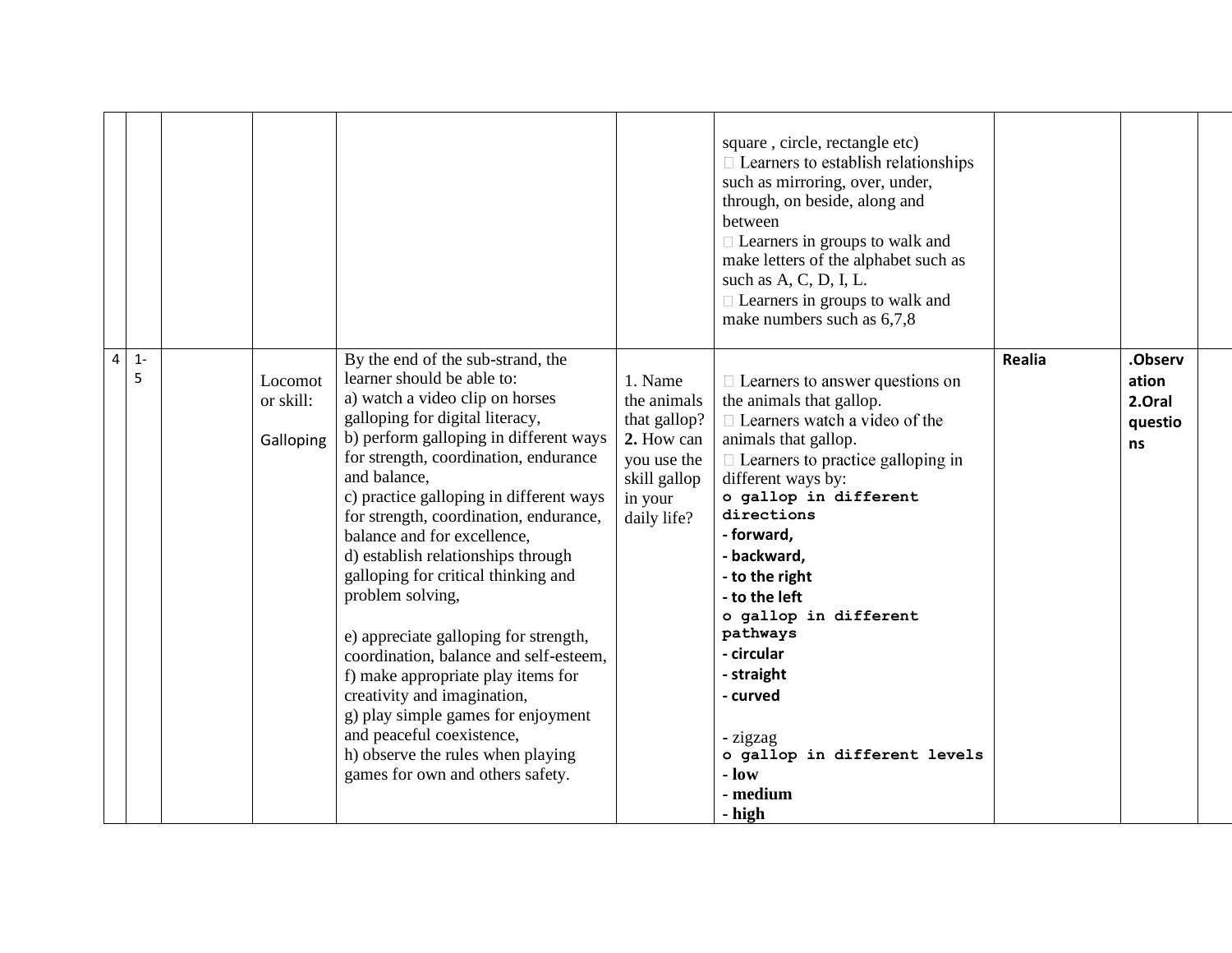|   |       |           |                                         |              | • Learners to gallop in varying          |        |  |
|---|-------|-----------|-----------------------------------------|--------------|------------------------------------------|--------|--|
|   |       |           |                                         |              | tempo such as slowly, moderate, fast     |        |  |
|   |       |           |                                         |              | and make shapes such as square,          |        |  |
|   |       |           |                                         |              | circle etc:                              |        |  |
|   |       |           |                                         |              | • Learners establish relationships       |        |  |
|   |       |           |                                         |              |                                          |        |  |
|   |       |           |                                         |              | such as under mirroring etc.             |        |  |
|   |       |           |                                         |              | • Learners in groups to gallop and       |        |  |
|   |       |           |                                         |              | make letters of the alphabet such as     |        |  |
|   |       |           |                                         |              | such as $C$ , I, L, O,                   |        |  |
|   |       |           |                                         |              | • Learners in groups to gallop and       |        |  |
|   |       |           |                                         |              | make numbers such as 7, 6, 3.            |        |  |
|   |       |           |                                         |              | • Learners to make a combination         |        |  |
|   |       |           |                                         |              | of levels, pathways, tempo and           |        |  |
|   |       |           |                                         |              | gallop.                                  |        |  |
|   |       |           |                                         |              | • Learners to play games that            |        |  |
|   |       |           |                                         |              | involve galloping.                       |        |  |
|   |       |           |                                         |              | • Learners to obey rules as they         |        |  |
|   |       |           |                                         |              | gallop and play games                    |        |  |
|   |       |           |                                         |              |                                          |        |  |
| 5 | $1 -$ |           | By the end of the sub-strand, the       |              |                                          | Realia |  |
|   | 5     | Locomot   | learner should be able to:              | 1. Name      | $\Box$ Learners to answer questions on   |        |  |
|   |       | or skill: | a) watch a video clip on horses         | the animals  | the animals that gallop.                 |        |  |
|   |       |           | galloping for digital literacy,         | that gallop? | $\Box$ Learners watch a video of the     |        |  |
|   |       | Galloping | b) perform galloping in different ways  | 2. How can   | animals that gallop.                     |        |  |
|   |       |           | for strength, coordination, endurance   | you use the  | $\Box$ Learners to practice galloping in |        |  |
|   |       |           | and balance,                            | skill gallop | different ways by:                       |        |  |
|   |       |           | c) practice galloping in different ways | in your      | o gallop in different                    |        |  |
|   |       |           | for strength, coordination, endurance,  | daily life?  | directions                               |        |  |
|   |       |           | balance and for excellence,             |              | - forward,                               |        |  |
|   |       |           | d) establish relationships through      |              | - backward,                              |        |  |
|   |       |           | galloping for critical thinking and     |              | - to the right                           |        |  |
|   |       |           | problem solving,                        |              | - to the left                            |        |  |
|   |       |           |                                         |              | o gallop in different                    |        |  |
|   |       |           | e) appreciate galloping for strength,   |              | pathways                                 |        |  |
|   |       |           |                                         |              |                                          |        |  |
|   |       |           | coordination, balance and self-esteem,  |              | - circular                               |        |  |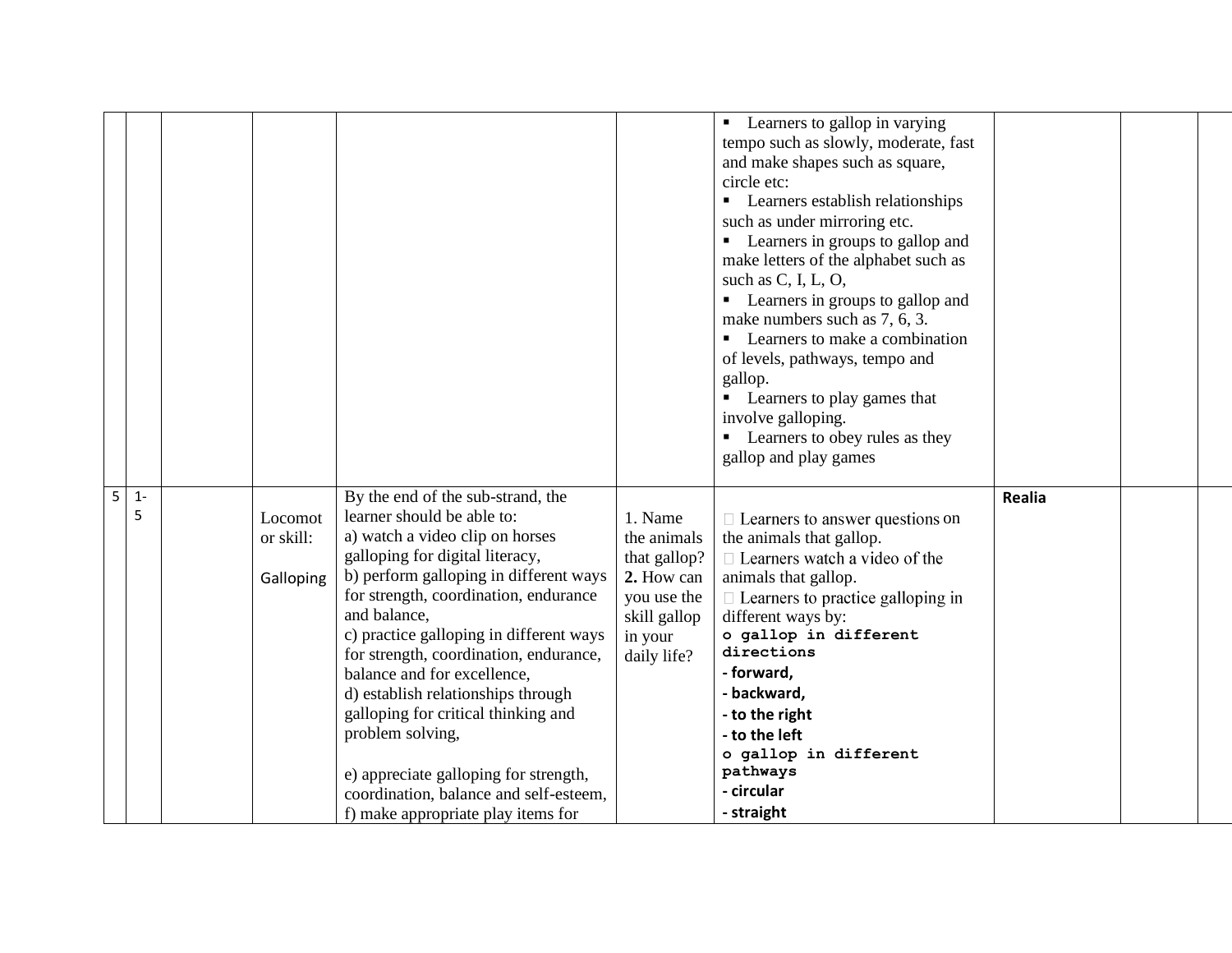|  | creativity and imagination,<br>g) play simple games for enjoyment<br>and peaceful coexistence,<br>h) observe the rules when playing<br>games for own and others safety. | - curved<br>- zigzag<br>o gallop in different levels<br>$ \bf{low}$<br>- medium<br>- high<br>• Learners to gallop in varying<br>tempo such as slowly, moderate, fast<br>and make shapes such as square,<br>circle etc:<br>• Learners establish relationships<br>such as under mirroring etc.<br>• Learners in groups to gallop and<br>make letters of the alphabet such as<br>such as $C$ , I, L, O,<br>• Learners in groups to gallop and<br>make numbers such as 7, 6, 3.<br>• Learners to make a combination<br>of levels, pathways, tempo and<br>gallop.<br>Learners to play games that<br>involve galloping.<br>• Learners to obey rules as they<br>gallop and play games |  |
|--|-------------------------------------------------------------------------------------------------------------------------------------------------------------------------|--------------------------------------------------------------------------------------------------------------------------------------------------------------------------------------------------------------------------------------------------------------------------------------------------------------------------------------------------------------------------------------------------------------------------------------------------------------------------------------------------------------------------------------------------------------------------------------------------------------------------------------------------------------------------------|--|
|--|-------------------------------------------------------------------------------------------------------------------------------------------------------------------------|--------------------------------------------------------------------------------------------------------------------------------------------------------------------------------------------------------------------------------------------------------------------------------------------------------------------------------------------------------------------------------------------------------------------------------------------------------------------------------------------------------------------------------------------------------------------------------------------------------------------------------------------------------------------------------|--|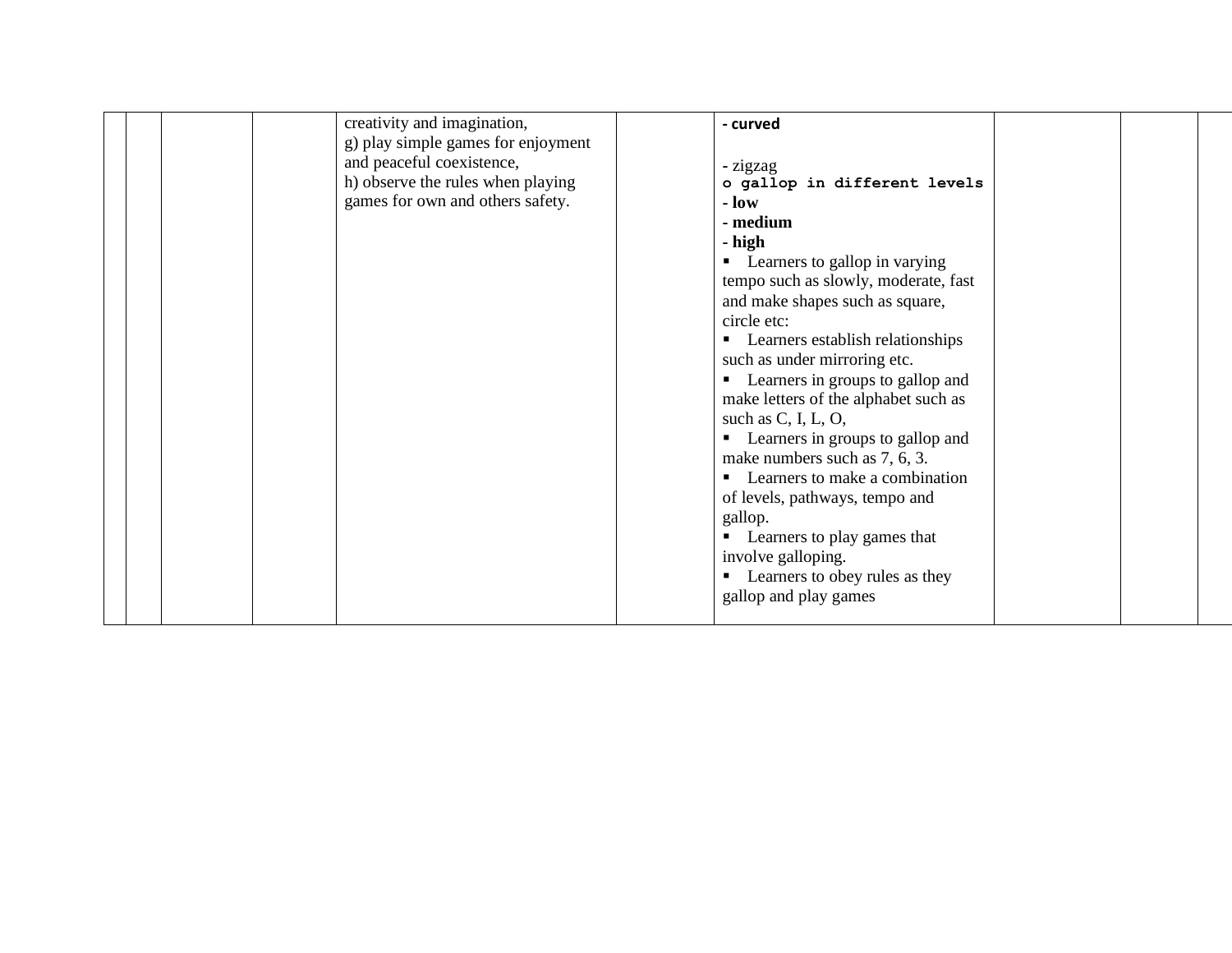| 6<br>$1 -$<br>5<br>$\overline{7}$ | Locomot<br><sub>or</sub><br>skills:<br>Dodging | By the end of the sub-strand, the<br>learner should be able to:<br>a) name the parts of the body that are<br>in use when dodging for body<br>awareness,<br>b) watch a video clip on a game of<br>Netball and observe dodging for<br>digital literacy,<br>c) perform dodging in different ways<br>for strength, coordination, endurance<br>and balance,<br>d) practice dodging in different ways<br>for strength, coordination, endurance,<br>balance and for excellence,<br>e) establish relationships while<br>dodging for critical thinking and<br>problem solving,<br>f) appreciate dodging for strength,<br>coordination, balance and self-esteem,<br>g) make appropriate play items for<br>creativity and imagination,<br>h) play simple games for enjoyment,<br>creativity, collaboration and peaceful<br>coexistence,<br>i) obey rules when playing games for<br>own and others safety, | 1. Mention<br>games that<br>you can<br>play using<br>dodging?<br>2. What do<br>you do to<br>avoid being<br>hit by a<br>kicked ball | Learners to answer questions on the<br>games where the dodging skill is<br>used.<br>• Learners to watch video clips of a<br>netball game and to make observation<br>on dodging.<br>$\blacksquare$ Learners to practice dodging i $\blacktriangleright$<br>o forward,<br>o backward<br>o to the right<br>o to<br>o circular<br>o straight<br>curved<br>o zigzag<br>dodging in different levels, slowly<br>moderate and fast<br>• Learners to play games while<br>using the skill galloping<br>• Learners to obey rules as they<br>gallop and play games | Realia | .Observ<br>ation<br>2.Oral<br>questio<br>ns |
|-----------------------------------|------------------------------------------------|------------------------------------------------------------------------------------------------------------------------------------------------------------------------------------------------------------------------------------------------------------------------------------------------------------------------------------------------------------------------------------------------------------------------------------------------------------------------------------------------------------------------------------------------------------------------------------------------------------------------------------------------------------------------------------------------------------------------------------------------------------------------------------------------------------------------------------------------------------------------------------------------|------------------------------------------------------------------------------------------------------------------------------------|--------------------------------------------------------------------------------------------------------------------------------------------------------------------------------------------------------------------------------------------------------------------------------------------------------------------------------------------------------------------------------------------------------------------------------------------------------------------------------------------------------------------------------------------------------|--------|---------------------------------------------|
| $1 -$<br>5                        | Locomot<br><sub>or</sub><br>skills:<br>Dodging | By the end of the sub-strand, the<br>learner should be able to:<br>a) name the parts of the body that are<br>in use when dodging for body<br>awareness.<br>b) watch a video clip on a game of<br>Netball and observe dodging for<br>digital literacy,<br>c) perform dodging in different ways                                                                                                                                                                                                                                                                                                                                                                                                                                                                                                                                                                                                  | 1. Mention<br>games that<br>you can<br>play using<br>dodging?<br>2. What do<br>you do to<br>avoid being                            | Learners to answer questions on the<br>games where the dodging skill is<br>used.<br>• Learners to watch video clips of a<br>netball game and to make observation<br>on dodging.<br>• Learners to practice dodging in<br>o forward,<br>o backward.                                                                                                                                                                                                                                                                                                      | Realia | .Observ<br>ation<br>2.Oral<br>questio<br>ns |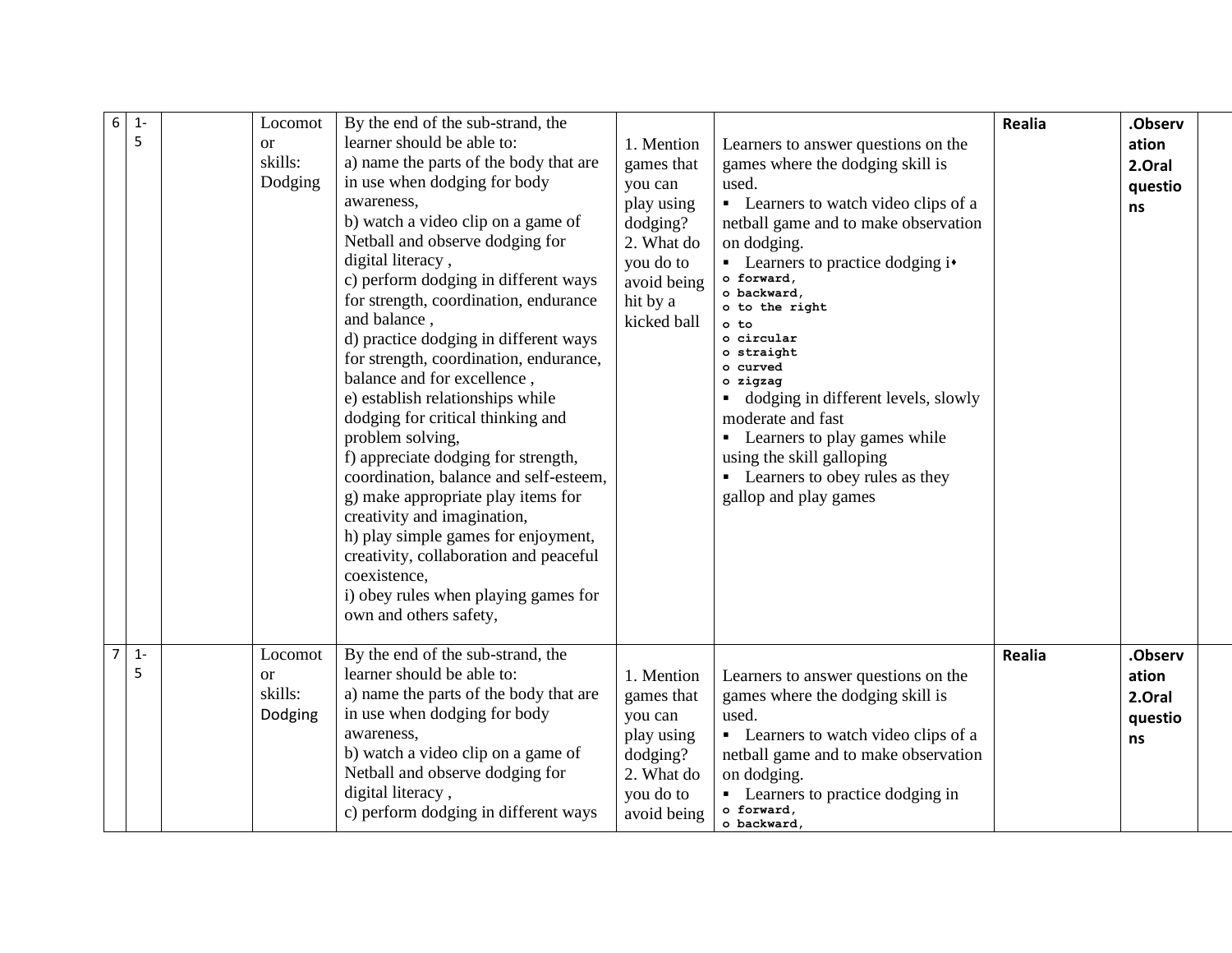|   |            |                                        | for strength, coordination, endurance<br>and balance,<br>d) practice dodging in different ways<br>for strength, coordination, endurance,<br>balance and for excellence,<br>e) establish relationships while<br>dodging for critical thinking and<br>problem solving,<br>f) appreciate dodging for strength,<br>coordination, balance and self-esteem,<br>g) make appropriate play items for<br>creativity and imagination,<br>h) play simple games for enjoyment,<br>creativity, collaboration and peaceful<br>coexistence,<br>i) obey rules when playing games for<br>own and others safety, | hit by a<br>kicked ball                                                                                                                        | $\circ$<br>o circular<br>o straight<br>o curved<br>o zigzag<br>dodging in different levels, slowly<br>moderate and fast<br>• Learners to play games while<br>using the skill galloping<br>• Learners to obey rules as they<br>gallop and play games                                                                                                                                                    |        |                                             |  |
|---|------------|----------------------------------------|-----------------------------------------------------------------------------------------------------------------------------------------------------------------------------------------------------------------------------------------------------------------------------------------------------------------------------------------------------------------------------------------------------------------------------------------------------------------------------------------------------------------------------------------------------------------------------------------------|------------------------------------------------------------------------------------------------------------------------------------------------|--------------------------------------------------------------------------------------------------------------------------------------------------------------------------------------------------------------------------------------------------------------------------------------------------------------------------------------------------------------------------------------------------------|--------|---------------------------------------------|--|
| 8 | $1 -$<br>5 | 1.4<br>Locomot<br>or skill:<br>Sliding | By the end of the sub-strand, the<br>learner should be able to:<br>a) explore sliding in different ways<br>for body awareness,<br>b) watch a video clip of people sliding<br>for digital literacy,<br>c) perform sliding in different ways<br>for strength, coordination, endurance<br>and balance,<br>d) practice sliding in different ways<br>for strength, coordination, endurance<br>balance and for excellence,<br>e) establish relationships through<br>sliding for critical thinking and<br>problem,<br>f) appreciate sliding for strength,<br>coordination, balance and self-esteem,  | 1. How can<br>you use the<br>skill sliding<br>(side<br>gallop) in<br>your daily<br>routine?<br>2. Name<br>animals<br>that slid for<br>movement | $\Box$ Learners to answer questions on<br>the parts of the body that are in use<br>when sliding.<br>$\Box$ Learners watch a video clip of the<br>animals that slide.<br>$\Box$ Learners to practice sliding in<br>different ways by:<br>o gallop in different<br>directions<br>- forward,<br>- backward,<br>- to the right<br>- to the left<br>slide in different pathways<br>- circular<br>- straight | Realia | .Observ<br>ation<br>2.Oral<br>questio<br>ns |  |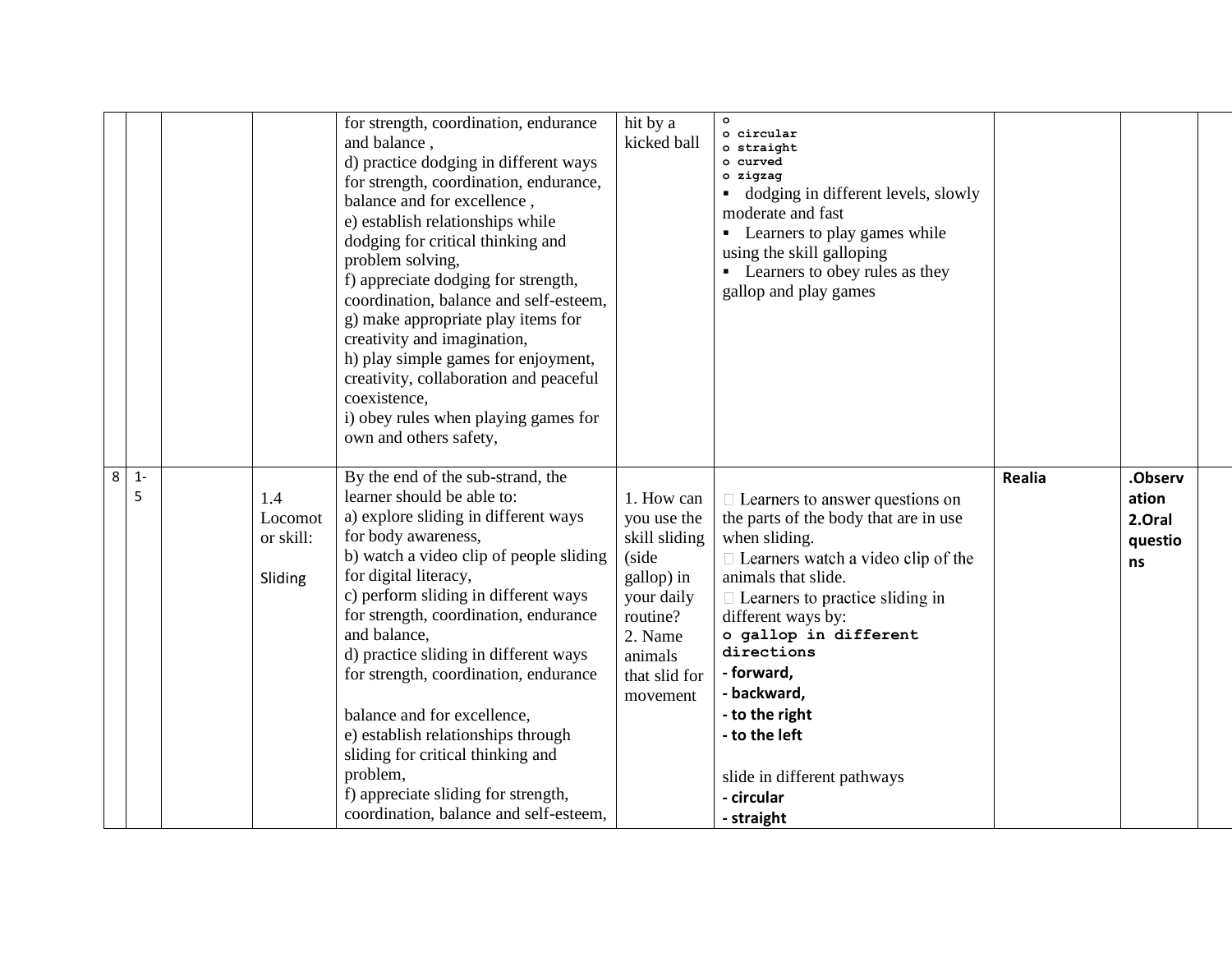|                 |                                        | g) make appropriate play items for<br>creativity and imagination,<br>h) play simple games for enjoyment,<br>creativity, collaboration, and peaceful<br>coexistence,<br>i) observe the rules when playing<br>games for own and others safety,                                                                                                                                                                                                                                                                |                                                                                                                                                | - curved<br>- zigzag<br>o slide in different levels<br>- low<br>- medium<br>- high<br>Learners to establish relationships<br>٠<br>such as under, on, through, round,<br>between, sideways etc.<br>• Learners in groups to slide and<br>make letters of the alphabet such as<br>such as $O, N, T, W, Y$ .<br>• Learners in groups to slide and<br>make numbers, 5, 6, 7, 8.<br>• Learners to make a combination of<br>levels, pathways, tempo and slide.<br>• Learners to play games that<br>involve sliding.<br>• Learners to obey rules for safety. |        |                                             |
|-----------------|----------------------------------------|-------------------------------------------------------------------------------------------------------------------------------------------------------------------------------------------------------------------------------------------------------------------------------------------------------------------------------------------------------------------------------------------------------------------------------------------------------------------------------------------------------------|------------------------------------------------------------------------------------------------------------------------------------------------|------------------------------------------------------------------------------------------------------------------------------------------------------------------------------------------------------------------------------------------------------------------------------------------------------------------------------------------------------------------------------------------------------------------------------------------------------------------------------------------------------------------------------------------------------|--------|---------------------------------------------|
| 9<br>$1 -$<br>5 | 1.4<br>Locomot<br>or skill:<br>Sliding | By the end of the sub-strand, the<br>learner should be able to:<br>a) explore sliding in different ways<br>for body awareness,<br>b) watch a video clip of people sliding<br>for digital literacy,<br>c) perform sliding in different ways<br>for strength, coordination, endurance<br>and balance,<br>d) practice sliding in different ways<br>for strength, coordination, endurance<br>balance and for excellence,<br>e) establish relationships through<br>sliding for critical thinking and<br>problem, | 1. How can<br>you use the<br>skill sliding<br>(side<br>gallop) in<br>your daily<br>routine?<br>2. Name<br>animals<br>that slid for<br>movement | $\Box$ Learners to answer questions on<br>the parts of the body that are in use<br>when sliding.<br>$\Box$ Learners watch a video clip of the<br>animals that slide.<br>$\Box$ Learners to practice sliding in<br>different ways by:<br>o gallop in different<br>directions<br>- forward,<br>- backward,<br>- to the right<br>- to the left<br>slide in different pathways                                                                                                                                                                           | Realia | .Observ<br>ation<br>2.Oral<br>questio<br>ns |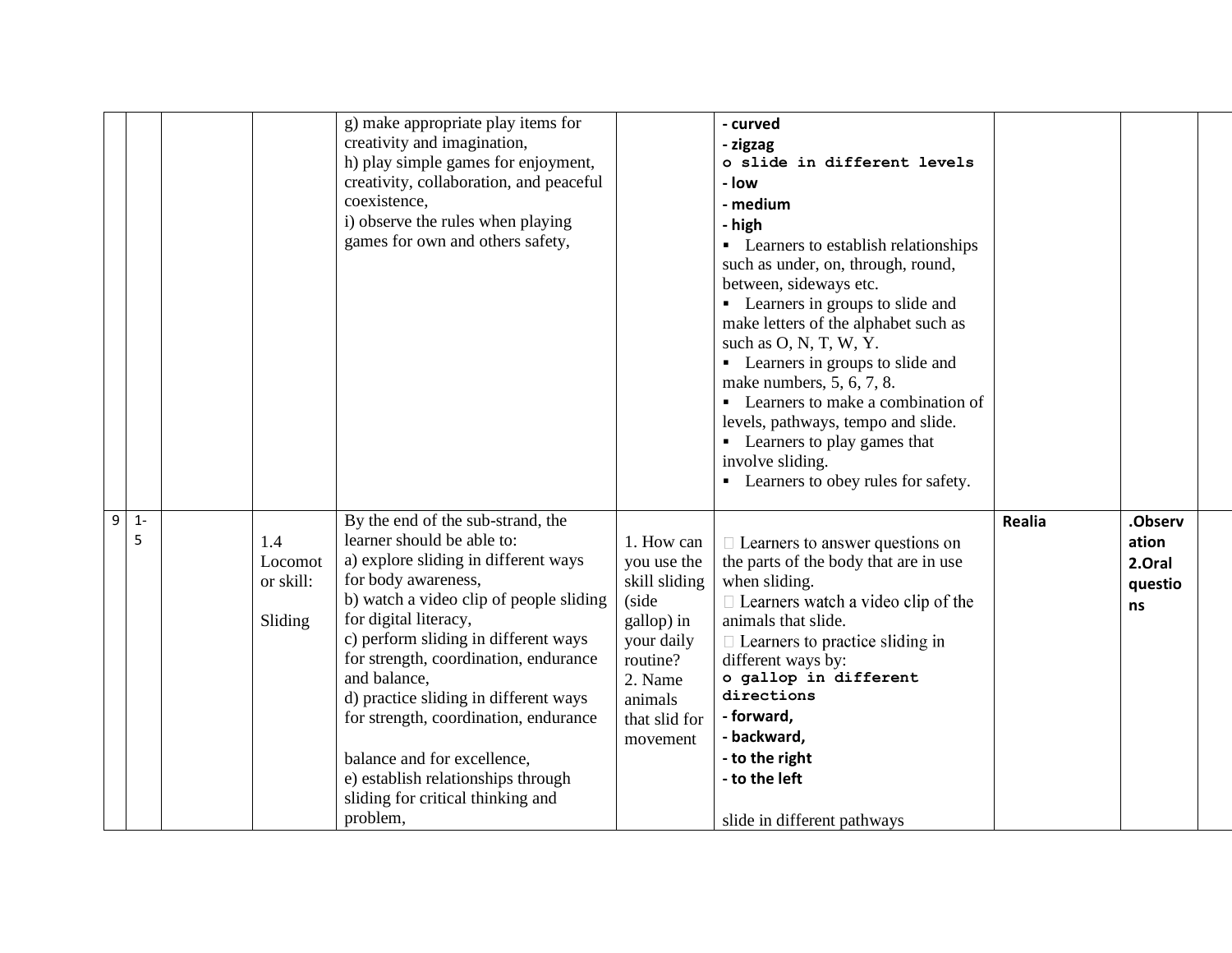|                            |            |            |                      | f) appreciate sliding for strength,<br>coordination, balance and self-esteem,<br>g) make appropriate play items for<br>creativity and imagination,<br>h) play simple games for enjoyment,<br>creativity, collaboration, and peaceful<br>coexistence,<br>i) observe the rules when playing<br>games for own and others safety,                                                                                                                                                                        |                                                                                                       | - circular<br>- straight<br>- curved<br>- zigzag<br>o slide in different levels<br>- low<br>- medium<br>- high<br>• Learners to establish relationships<br>such as under, on, through, round,<br>between, sideways etc.<br>• Learners in groups to slide and<br>make letters of the alphabet such as<br>such as $O, N, T, W, Y$ .<br>• Learners in groups to slide and<br>make numbers, 5, 6, 7, 8.<br>• Learners to make a combination of<br>levels, pathways, tempo and slide.<br>• Learners to play games that<br>involve sliding.<br>• Learners to obey rules for safety. |        |                                             |  |
|----------------------------|------------|------------|----------------------|------------------------------------------------------------------------------------------------------------------------------------------------------------------------------------------------------------------------------------------------------------------------------------------------------------------------------------------------------------------------------------------------------------------------------------------------------------------------------------------------------|-------------------------------------------------------------------------------------------------------|-------------------------------------------------------------------------------------------------------------------------------------------------------------------------------------------------------------------------------------------------------------------------------------------------------------------------------------------------------------------------------------------------------------------------------------------------------------------------------------------------------------------------------------------------------------------------------|--------|---------------------------------------------|--|
| $\mathbf 1$<br>$\mathbf 0$ | $1 -$<br>5 | Non-<br>r: | locomoto<br>Twisting | By the end of the sub-strand, the<br>learner should be able to:<br>a) explore twisting in different ways<br>for body awareness,<br>b) watch a video clip of ballet dancers<br>for digital literacy,<br>c) perform twisting in different ways<br>for strength, coordination, endurance<br>and balance,<br>d) practice twisting in different ways<br>for strength, coordination, endurance,<br>balance and for excellence,<br>e) establish relationships through<br>twisting for critical thinking and | Which<br>parts of the<br>body can<br>twist<br>2. Name an<br>activity<br>that<br>involves<br>twisting? | Learners to watch video clips of ballet<br>dancers.<br>• Learners to practice twisting<br>individually and in groups.<br>• Learners participate in twisting<br>activities.<br>• Observe rules for safety                                                                                                                                                                                                                                                                                                                                                                      | Realia | .Observ<br>ation<br>2.Oral<br>questio<br>ns |  |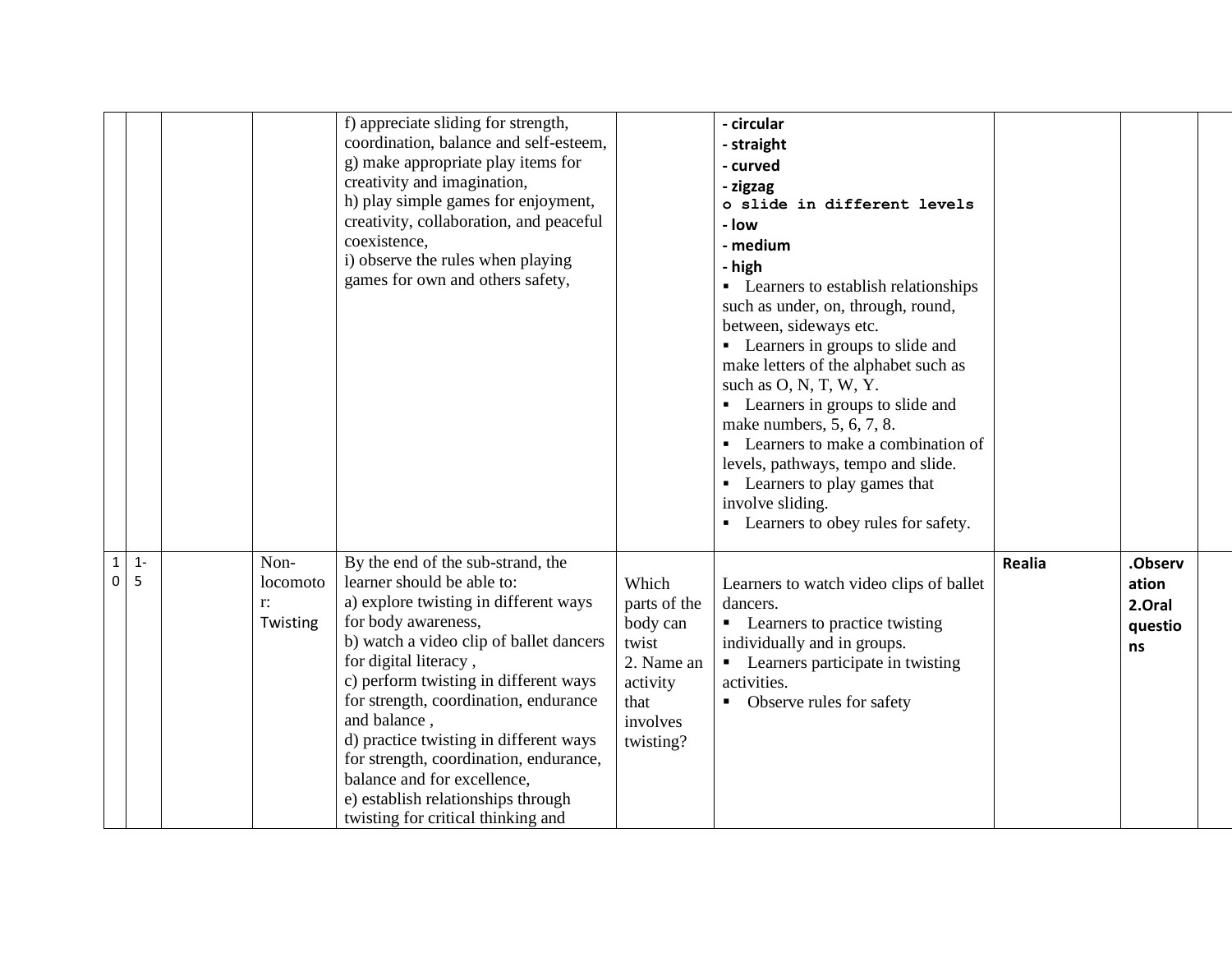|                              |            |                                                | problem,<br>f) appreciate twisting for strength,<br>coordination, balance and self-esteem,<br>g) make appropriate play items for<br>creativity and imagination,<br>h) play simple games for creativity,<br>collaboration , enjoyment and peaceful<br>coexistence,<br>i) obey rules when playing games for<br>own and others safety                                                                                                                                                                                                                                                                                                                                                                                                                                                                          |                                                                                                                              |                                                                                                                                                                                                                                                                                                                                                                                                                                                                                                                         |        |                                             |  |
|------------------------------|------------|------------------------------------------------|-------------------------------------------------------------------------------------------------------------------------------------------------------------------------------------------------------------------------------------------------------------------------------------------------------------------------------------------------------------------------------------------------------------------------------------------------------------------------------------------------------------------------------------------------------------------------------------------------------------------------------------------------------------------------------------------------------------------------------------------------------------------------------------------------------------|------------------------------------------------------------------------------------------------------------------------------|-------------------------------------------------------------------------------------------------------------------------------------------------------------------------------------------------------------------------------------------------------------------------------------------------------------------------------------------------------------------------------------------------------------------------------------------------------------------------------------------------------------------------|--------|---------------------------------------------|--|
| $\mathbf{1}$<br>$\mathbf{1}$ | $1 -$<br>5 | Manipula<br>tive<br>skills:<br><b>Striking</b> | By the end of the sub-strand, the<br>learner should be able to:<br>a) watch a video clip of cricket<br>players and observe striking for<br>digital literacy,<br>b) perform striking in different ways<br>for strength, coordination, endurance<br>and balance,<br>c) practice striking in different ways<br>for strength, coordination, endurance,<br>balance and for excellence,<br>d) establish relationships through<br>striking for critical thinking and<br>problem solving,<br>e) appreciate striking for strength,<br>coordination, balance and self-esteem,<br>f) make appropriate play items for<br>creativity and imagination,<br>g) play simple games for creativity,<br>collaboration , enjoyment and peaceful<br>coexistence,<br>h) obey rules when playing games for<br>own and others safety | Which<br>parts of the<br>body is<br>used for<br>striking?<br>2. Name a<br>game<br>where the<br>striking<br>skill is<br>used? | $\Box$ Learners answer questions on the<br>parts of the body that are used for<br>striking.<br>$\Box$ Learners to watch a video clip of<br>game where the striking skill is<br>performed such as rounder and<br>cricket.<br>$\Box$ practice striking in different ways by:<br>o striking in different directions such<br>as forward, backward, to right and left<br>o striking sideways<br>o strike in different levels such as<br>low, medium and high<br>o strike an object to varying<br>distances such as near, far | Realia | .Observ<br>ation<br>2.Oral<br>questio<br>ns |  |